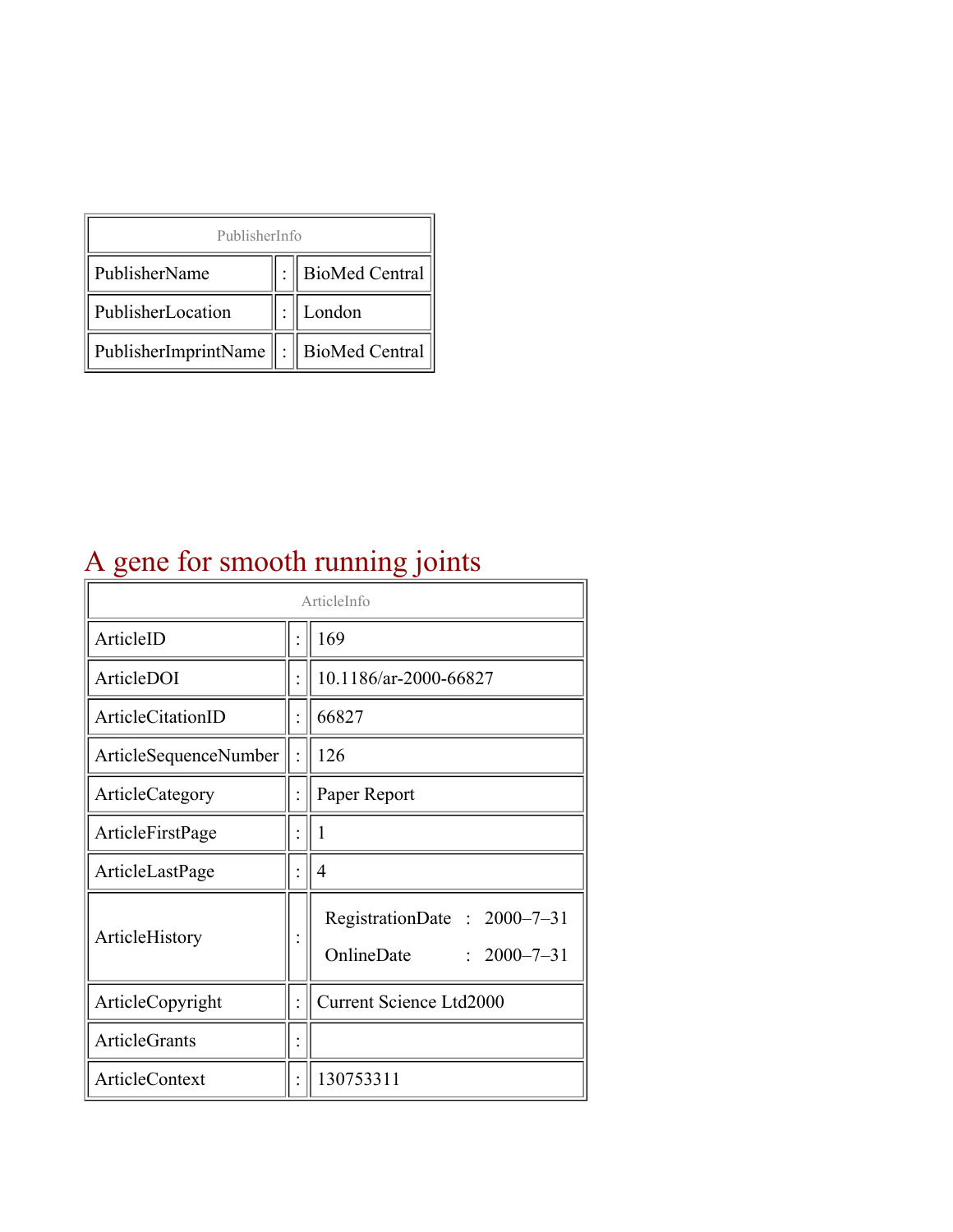Aff1 Kennedy Institue of Rheumatology, London, UK

#### Keywords

Arthritis, caclification, chondrocalcinosis, pyrophosphate

# Context

Although the genetic susceptibility to diseases such as rheumatoid arthritis (RA) has been well documented, twin studies indicate that the contribution of inherited genes to RA may be as little as 15%. The data indicate that, for OA and related conditions, the genetic contribution is likely to be much higher. Animal models have been useful for dissecting the molecular mechanisms that contribute to arthritis. Kingsley and co-workers have studied the *ank/ank* mouse, an autosomal recessive model of arthritis, characterised by an abnormal flat-footed gait and loss of joint mobility due to deposition of hydroxyapatite crystals in articular surfaces and synovial fluid. This process is accompanied by joint space narrowing, cartilage erosion and osteophyte formation, features resembling OA and ankylosing spondylitis in man. Until now, the genetic defect was not known. To identify the gene product encoded at the *ank* locus on mouse chromosome 15, and to define the mutation in *ank/ank* mice.

# Significant findings

The *ank* gene product is a 492 amino acid protein with an expected MW of 54.3 kD, carrying three *N*linked glycosylation sites and multiple putative phosphorylation sites. There are 9-12 hydrophobic stretches consistent with transmembrane domains of a multipass transmembrane protein. No other consensus sequences or motifs were identified. Northern blotting demonstrated the gene to be expressed in many nonskeletal tissues, but *in situ* hybridisation revealed strong signals in the cartilage of developing limbs in mice. Immunofluorescence detected protein expression at the cell surface, but also in the cytoplasm in 30-50% cells. *Ank/ank* mice carry a single nucleotide G to T substitution which leads to a nonsense mutation in the open reading frame. This leads to truncation of the carboxy-terminal region of the protein with greatly reduced activity. The characteristic metabolic defect in skin fibroblasts from mutant mice is a twofold increase in intracellular PPi, together with a three- to fivefold decrease in extracellular levels. Reconstitution of mutant fibroblasts with wild-type ANK reversed this defect, leading to a decrease in intracellular levels. This could be blocked with probenecid, indicating that ANK functions through a probenecid-sensitive anion transport mechanism.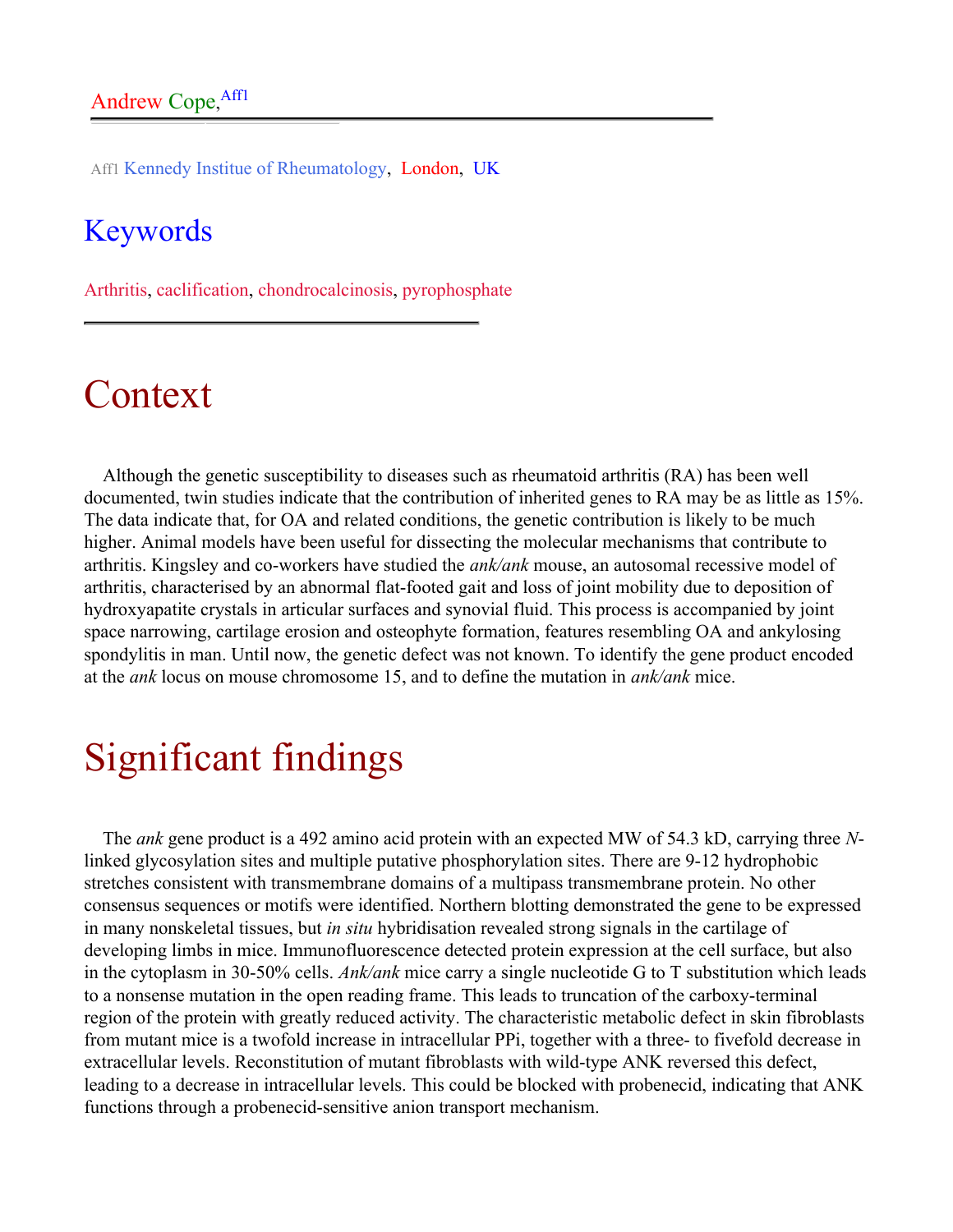### Comments

This study provides significant insight into the biochemical basis of the arthritic process in *ank/ank* mice. To some extent it might also explain the ectopic calcification, mineral deposition, osteophyte formation and vertebral fusion characteristic of osteoarthritis (OA) and ankylosing spondylitis in man. In the mouse model, which perhaps most closely resembles familial chondrocalcinosis in man, defects in the *ank* gene (which encodes an anion transporter) lead to imbalances of intracellular and extracellular pyrophosphate (PPi) levels (raised levels intacellularly). As PPi is a potent inhibitor of calcification, the model predicts that the presence of mutant ANK protein leads to drastic reductions in the capacity to maintain extracellular tissue in an unmineralised state. Although the study provides an important link between crystal deposition and the development of arthritis, it should be noted that increased, rather than decreased, levels of PPi are commonly found in osteoarthritic joints. Other mechanisms must be playing a role in these patients.

### Methods

The following methods were employed to identify and characterise the *ank* gene product: linkage analysis with microsatellite markers; isolation of the relevant interval in bacterial artificial chromosomes (BAC); *in vivo* complementation through the generation of BAC-transgenic mice; shotgun sequencing of BACs; expression of the gene product in COS-7 monkey kidney cells; immunofluorescence; northern blotting of murine tissues; assays for intracellular and extracellular PPi using skin fibroblasts from wildtype and mutant mice (+/- reconstitution); and cloning of the human orthologue using the murine exon/ intron map and available human expressed sequence tag clones.

### Additional information

Details of the *ank/ank* arthritis model can be found in these articles: Sweet *et al, J Hered* 1981, **72**:87; Hakim *et al, Arthritis Rheum* 1984, **27**:1411-1420 ([PubMed abstract\)](http://www.ncbi.nlm.nih.gov/entrez/query.fcgi?cmd=Retrieve&db=PubMed&list_uids=6095872&dopt=Abstract); and Hakim *et al, Arthritis Rheum* 1986, **29**:114-123 [\(PubMed abstract](http://www.ncbi.nlm.nih.gov/entrez/query.fcgi?cmd=Retrieve&db=PubMed&list_uids=3004514&dopt=Abstract)).